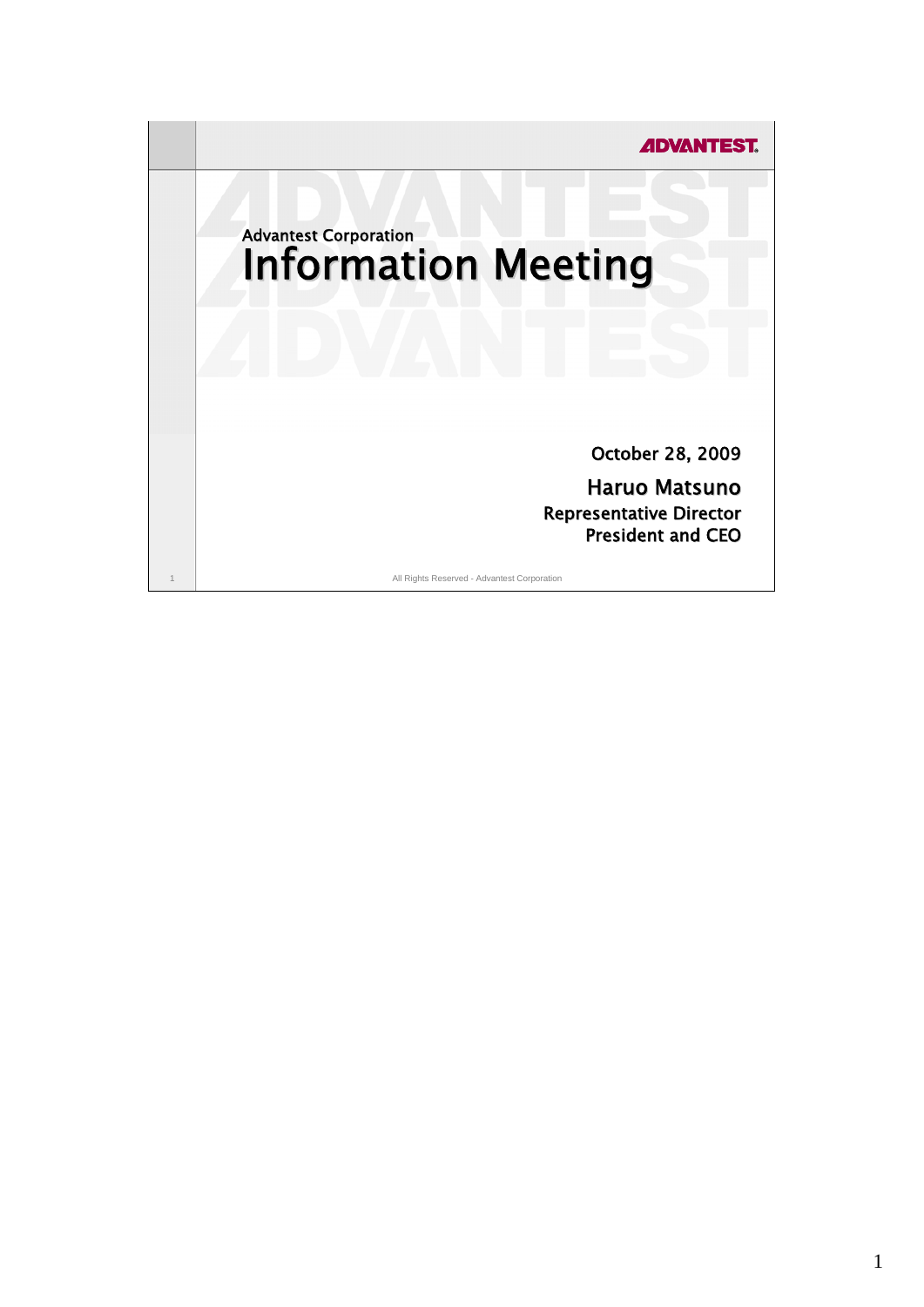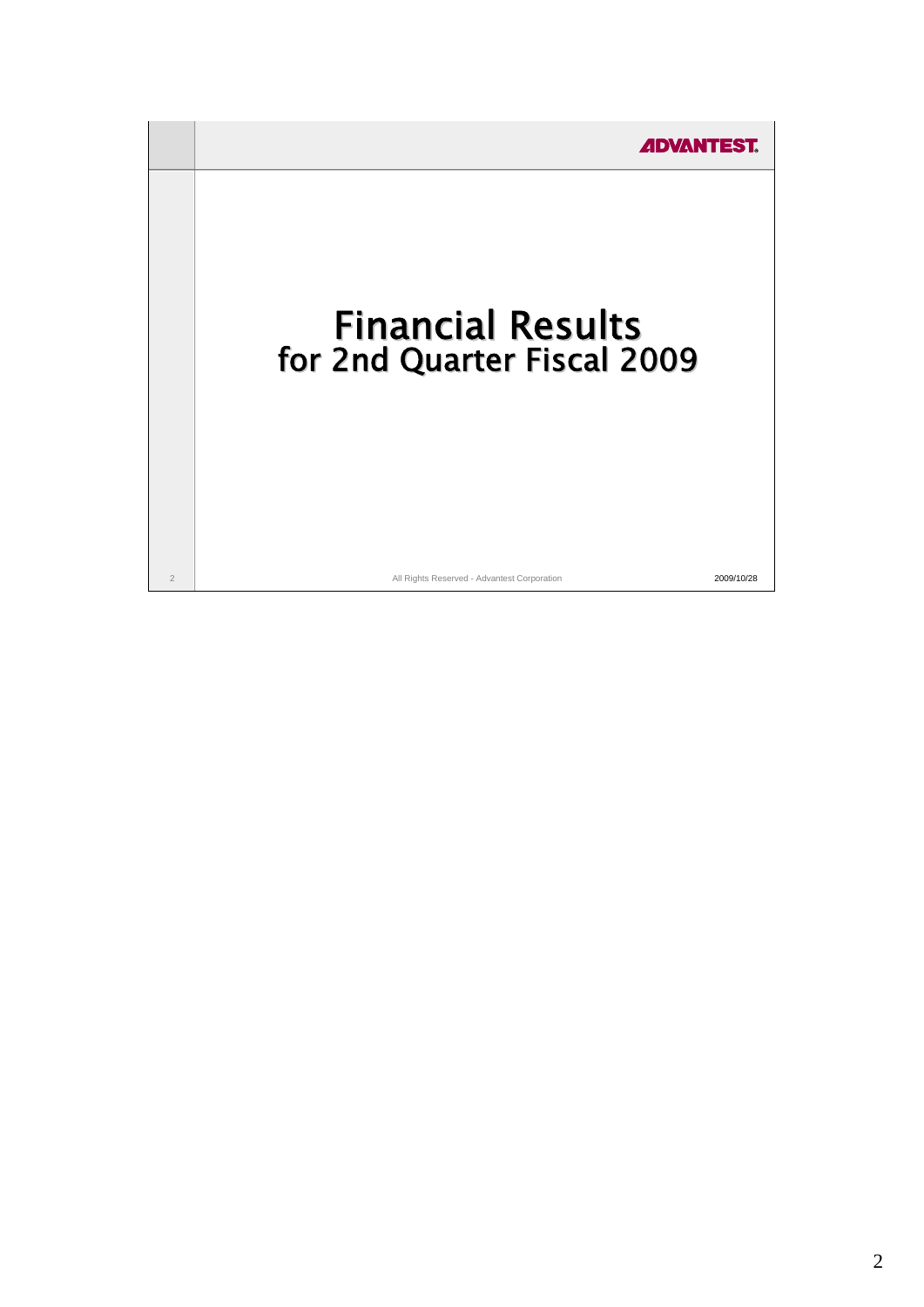## **Summary of Results**



|                         |        |                                             |         |                   | (In Billions of Yen)      |
|-------------------------|--------|---------------------------------------------|---------|-------------------|---------------------------|
|                         | FY2009 |                                             |         |                   |                           |
|                         | 1Q     | 2Q                                          |         |                   |                           |
|                         |        | Guidance<br>(as of July 29)                 | results | $Q$ On $Q$ $(\%)$ | Variance<br>With guidance |
| <b>Orders</b>           | 11.6   | 10.0                                        | 14.4    | $+23.8$           | $+4.4$                    |
| <b>Sales</b>            | 7.6    | 10.0                                        | 11.2    | $+46.6$           | $+1.2$                    |
| Cost of Sales           | 3.3    |                                             | 5.4     | $+58.1$           |                           |
| <b>Gross Profit</b>     | 4.3    |                                             | 5.8     | $+37.4$           |                           |
| <b>Operating Income</b> | $-4.5$ | $-3.7$                                      | $-3.5$  |                   | $+0.2$                    |
| Non-operating<br>Income | 0.8    |                                             | 0.8     | $+1.1$            |                           |
| Income before Tax       | $-3.7$ | $-3.2$                                      | $-2.7$  |                   | $+0.5$                    |
| <b>Net Income</b>       | $-3.8$ | $-3.3$                                      | $-3.3$  |                   | 0                         |
| <b>Backlog</b>          | 9.8    | 9.8                                         | 13.1    | $+33.1$           | $+3.3$                    |
|                         |        | All Rights Reserved - Advantest Corporation |         |                   | 2009/10/28                |

○ Results for 2Q FY2009:

- ・Orders 14.4 billion yen, exceeding our July forecast by 4.4 billion yen
- ・Sales 11.2 billion yen, exceeding our July forecast by 1.2 billion yen
- ・Order backlog 13.1 billion yen
- ・Operating loss narrowed sequentially to 3.5 billion yen, exceeding our July forecast.
- ・Visibility currently extends no further than 3Q FY2009. We are thus unable to announce our full-year forecast at this time. Guidance will be disclosed when it is available.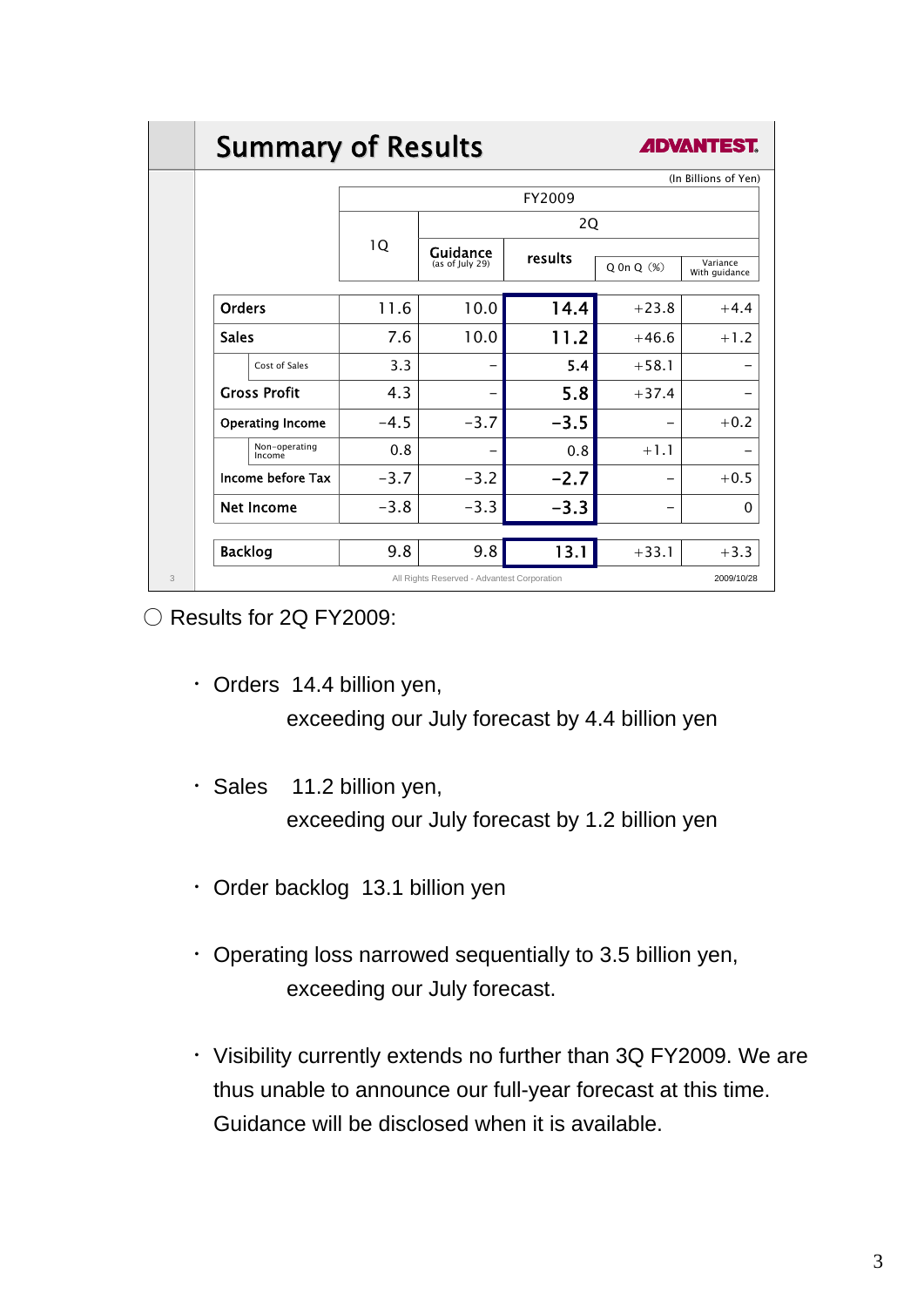

- Sales and orders trends, 3Q FY2006 to present:
	- ・Orders hit a bottom in 4Q FY2008 and are now recovering strongly.
	- ・Our book-to-bill ratio exceeded 1.0 in the current quarter.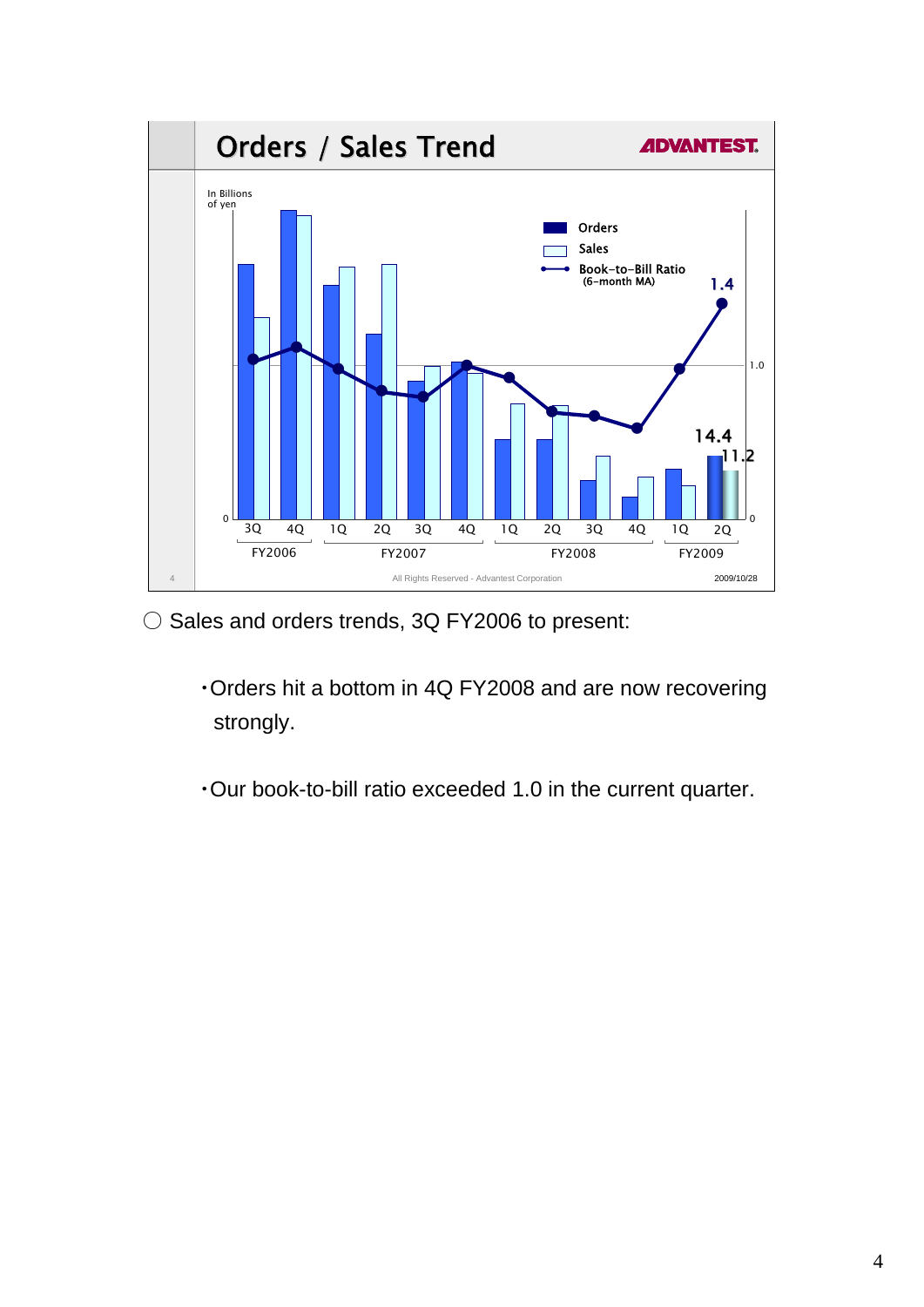

○ 2Q FY2009 Orders by Segment:

- Semiconductor and Component Test Systems:
	- ・7.7 billion yen
	- ・Memory test orders grew 78% to 3.2 billion yen. Back-end DDR3 tester orders are trending up robustly.
	- ・Non-memory test orders decreased 20% sequentially to 4.5 billion yen. Despite the overall decrease, LCD driver IC tester orders increased over the previous quarter.
- Mechatronics Systems
	- ・Orders more than doubled sequentially to 4.7 billion yen  $\hat{\mathbb{X}}$  Reasons for growth:
		- 1. Memory handlers benefited from DRAM production ramp-ups
		- 2. In non-memory handlers, Advantest won a major new customer in the U.S.
- Services, Support & Other
	- ・Orders grew 20% sequentially to 2.9 billion yen
		- $\hat{\mathbb{X}}$  Reasons for growth: Improving tester utilization rates boosted demand for maintenance and other services.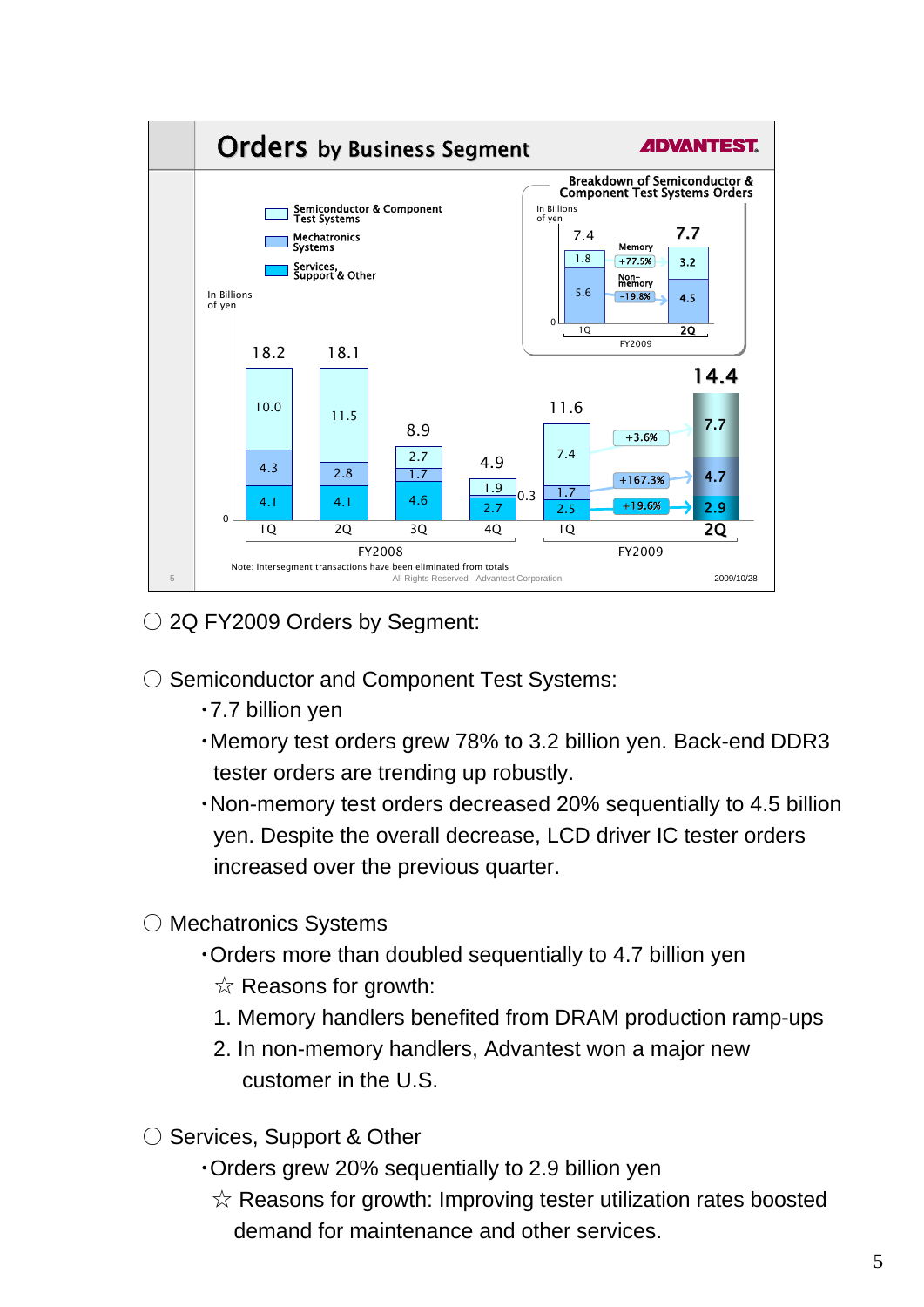

○ 2Q FY2009 Orders by Region:

O Orders from Taiwan and South Korea expanded significantly.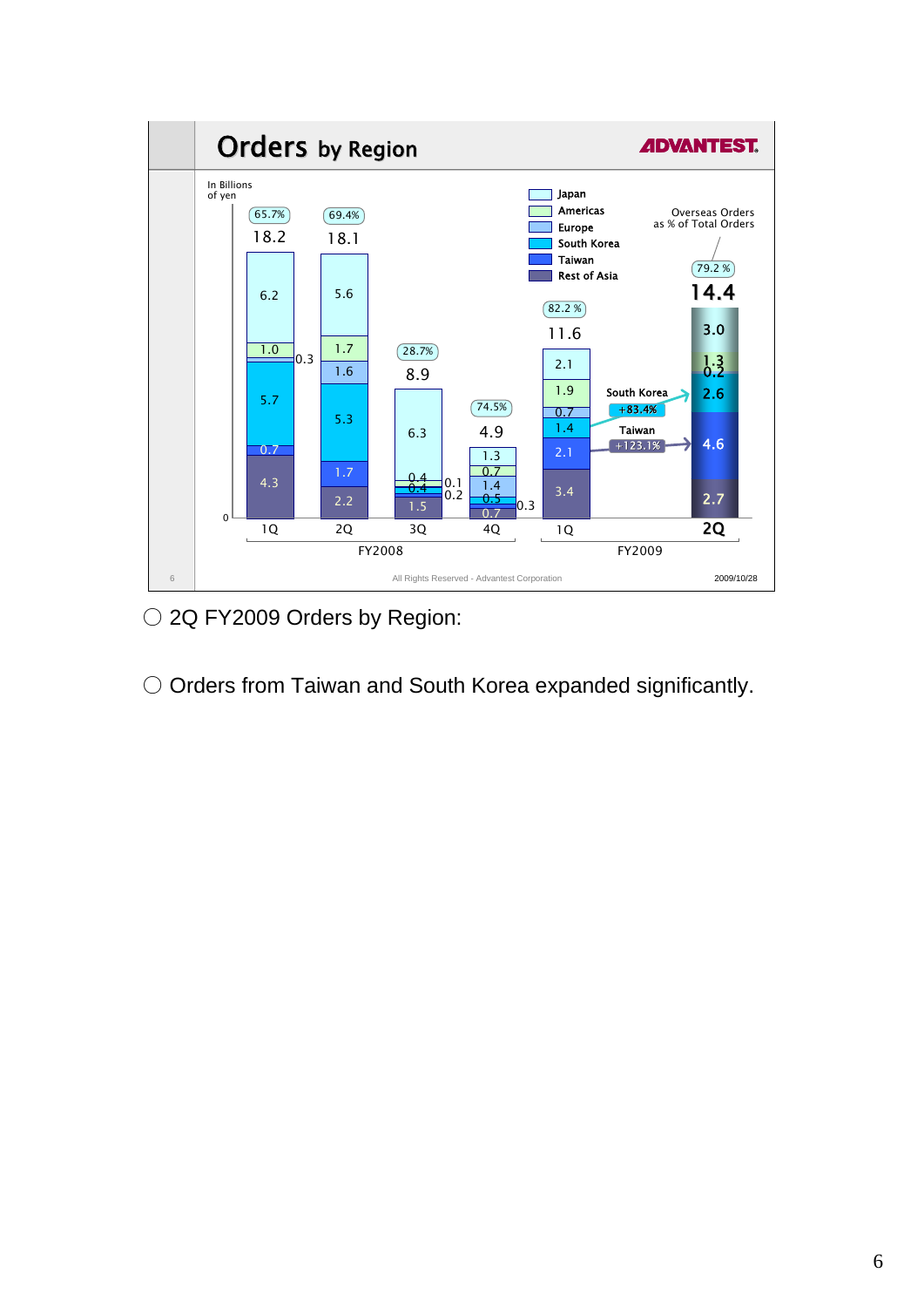

○ 2Q FY2009 Sales by Segment:

- ◯ Semiconductor and Component Test Systems
	- ・ 7.1 billion yen, up 77% quarter-on-quarter
	- ・ Reasons for sales growth:
		- 1. Non-memory tester sales grew 84% sequentially to 5.5 billion yen as a result of increased shipments of the T2000 module for MPU test.
		- 2. Memory tester sales grew 56% sequentially to 1.6 billion yen due to increased shipments of DDR3 back-end testers.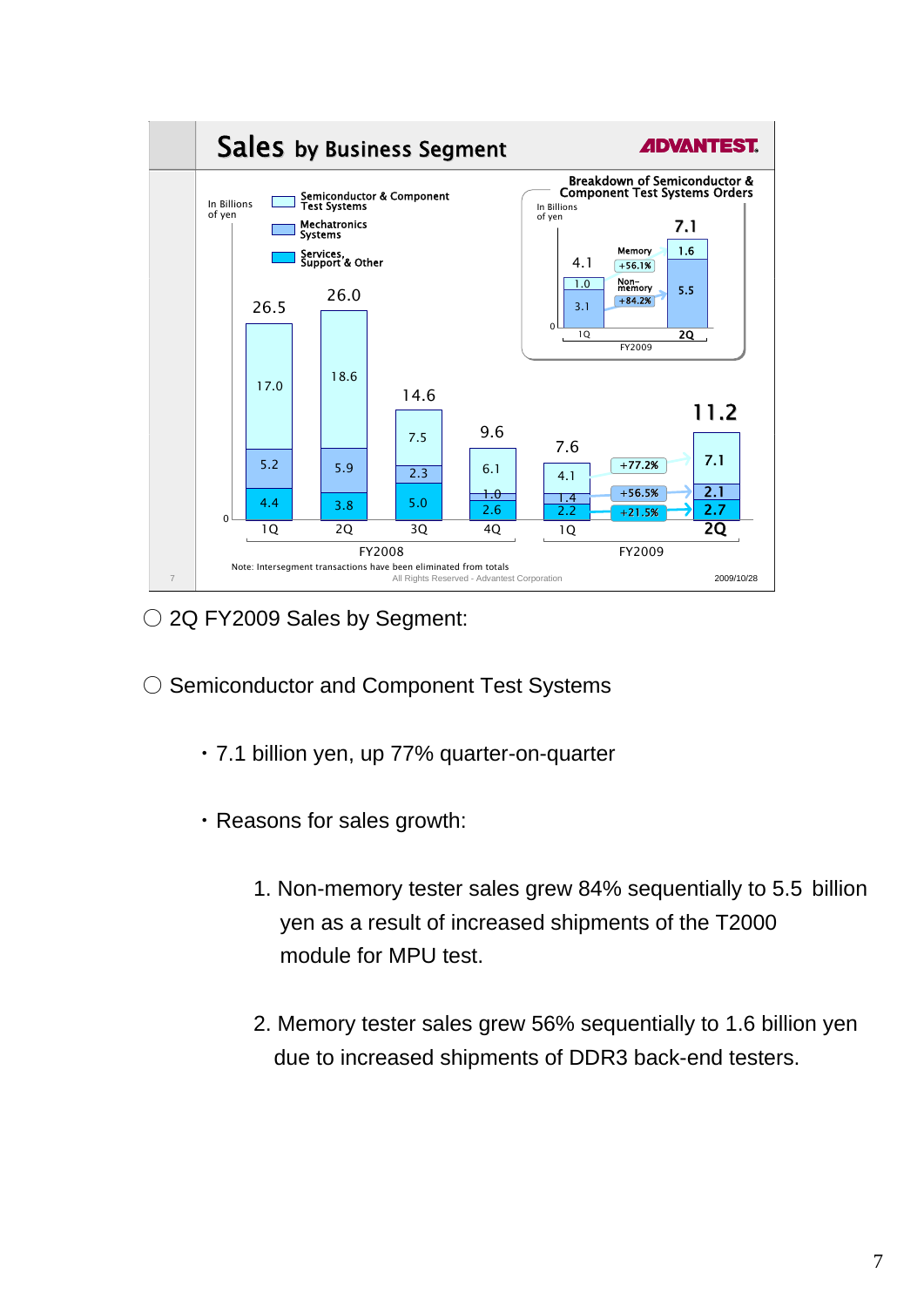

○ 2Q FY2009 Sales by Region:

・ Orders from the Asia region, including South Korea, expanded significantly.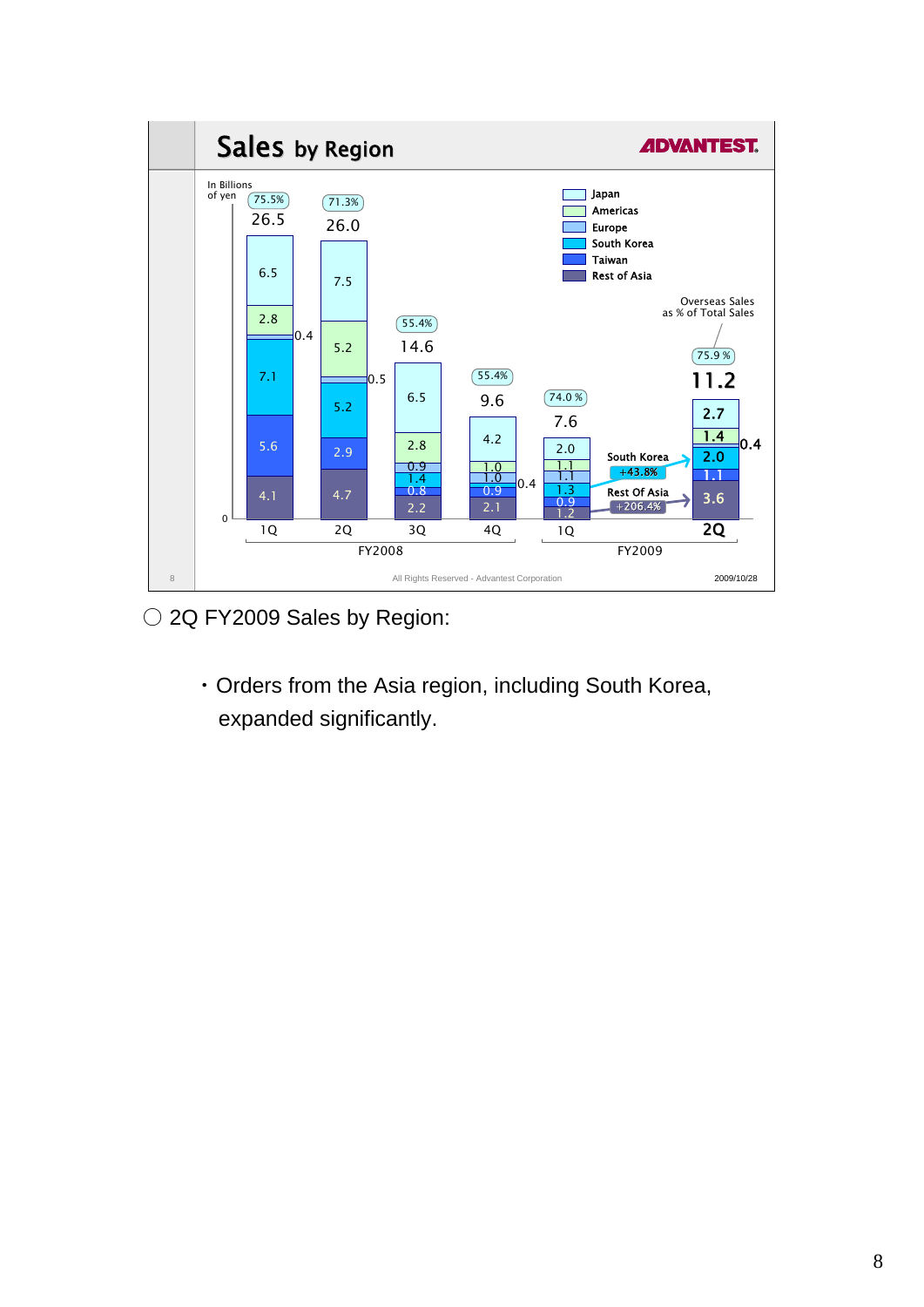

○ 2Q FY2009 Operating Expenses and Operating Profit:

- ・ Operating expenses increased by 0.5 billion yen sequentially, due to an increase in our reserves and other factors stemming from increased sales, but remained at a historically low level.
- ・ Operating loss narrowed by 1 billion yen sequentially.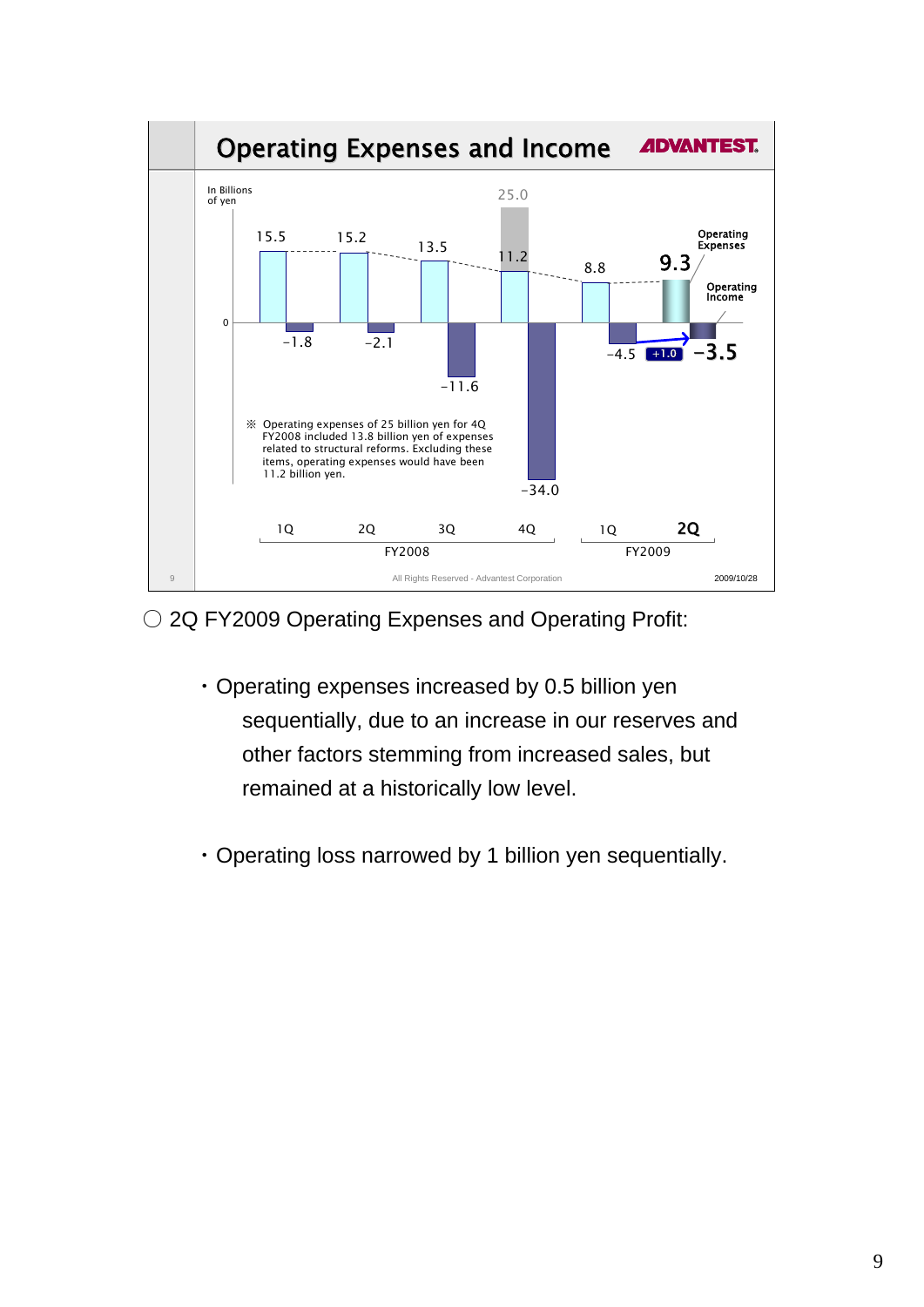

○ Balance Sheet for 2Q FY2009 (Assets):

- ・ Total assets declined 3.2 billion yen from the previous quarter to 186.8 billion yen.
- ・ Cash & cash equivalents and short-term investments declined 4.8 billion yen from the previous quarter to 112.9 billion yen.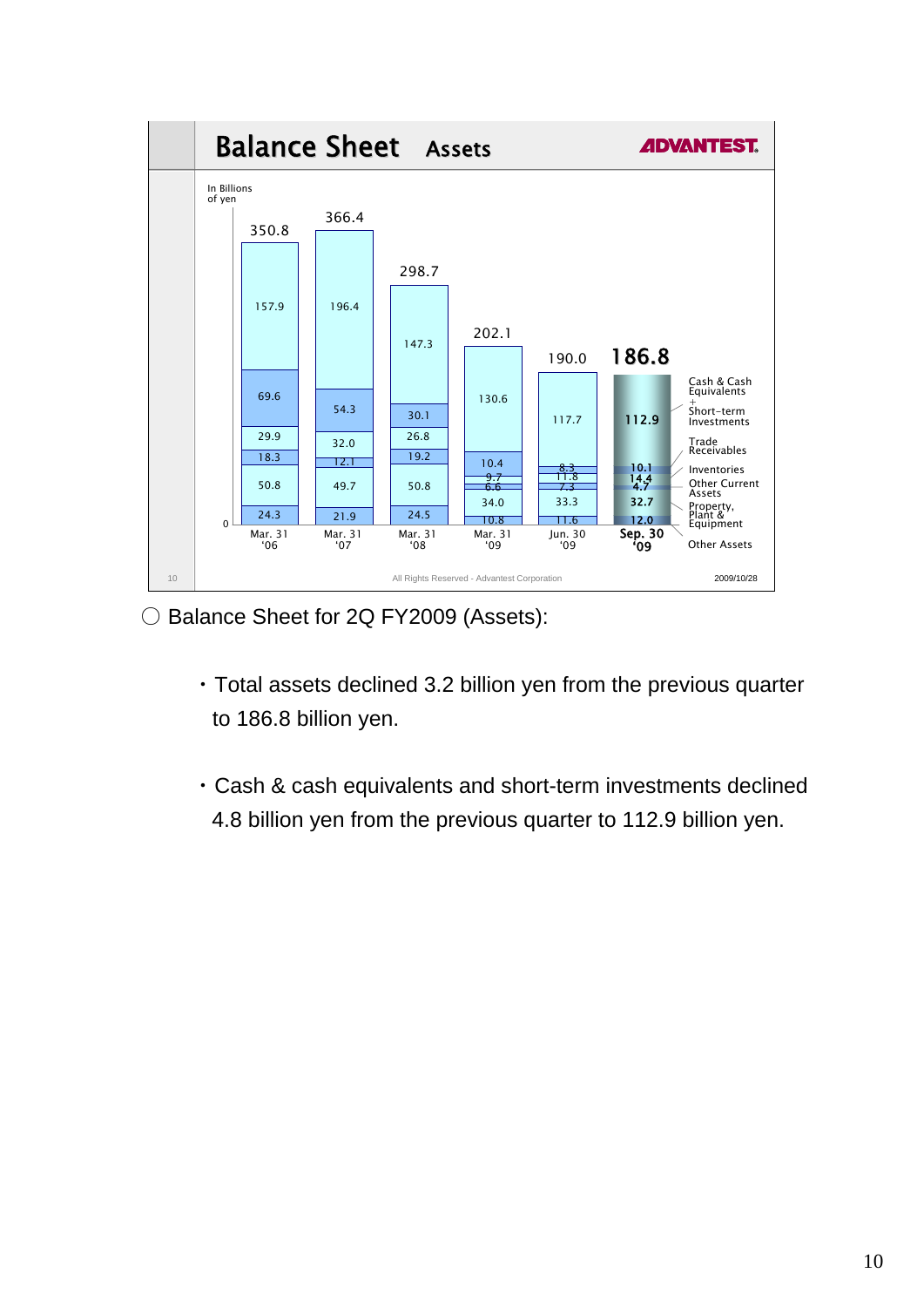

○ Balance Sheet for 2Q FY2009 (Liabilities and Equity):

- ・ Equity: 153.3 billion yen
- ・ Equity-to-assets ratio: 82.1%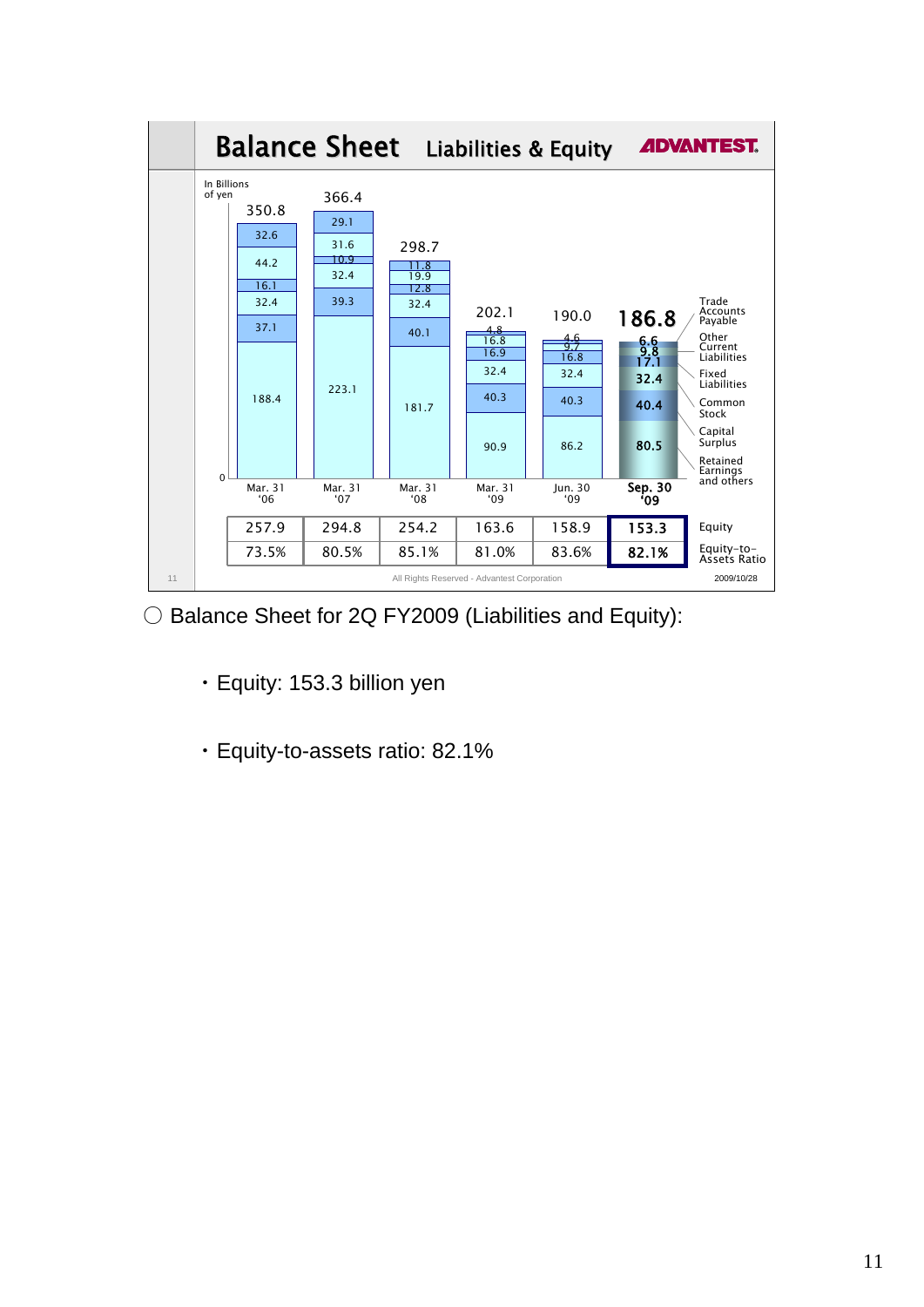

○ Despite a still-challenging business environment, Advantest maintained R&D spending of 4.3 billion yen, on a level with the previous quarter.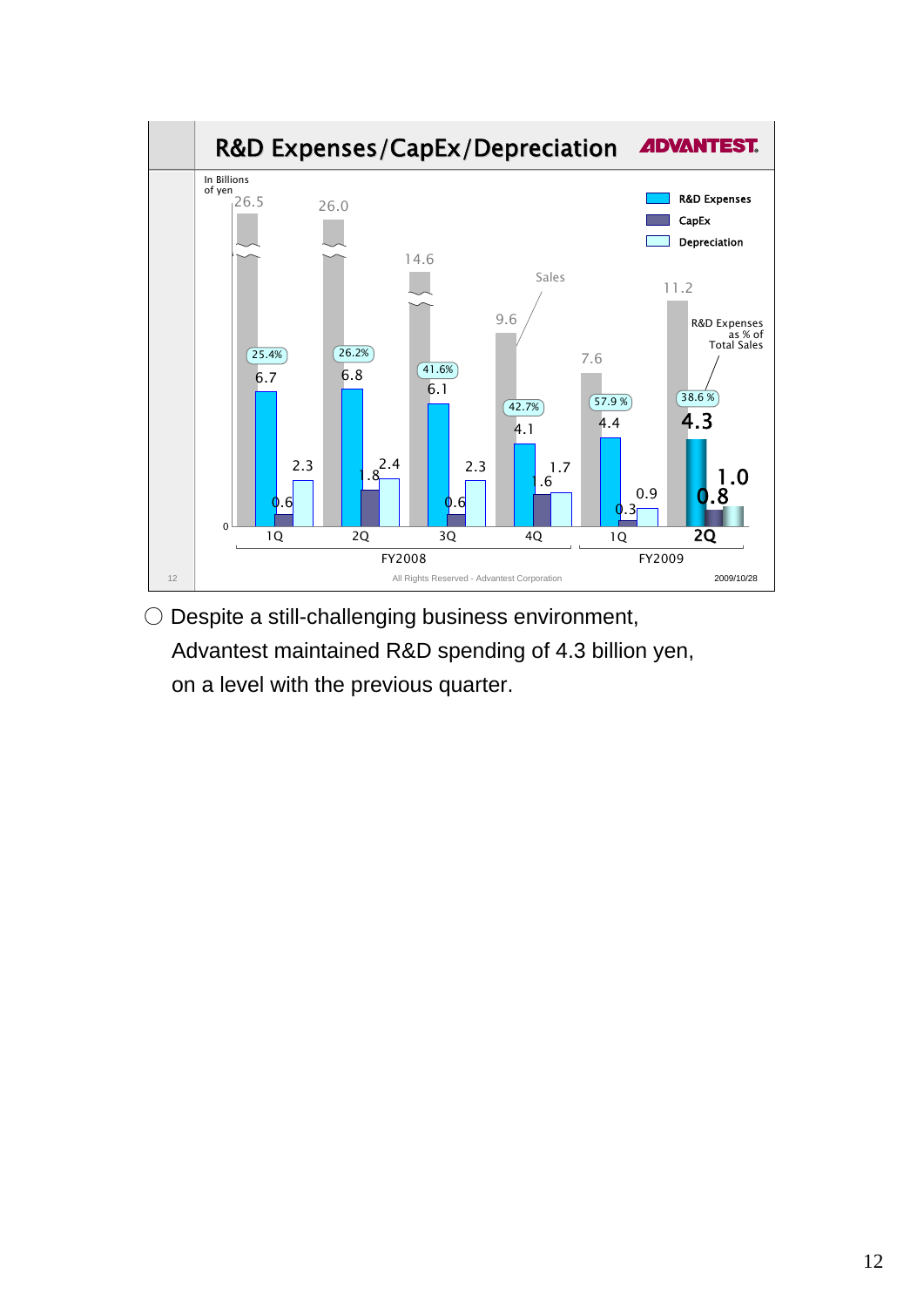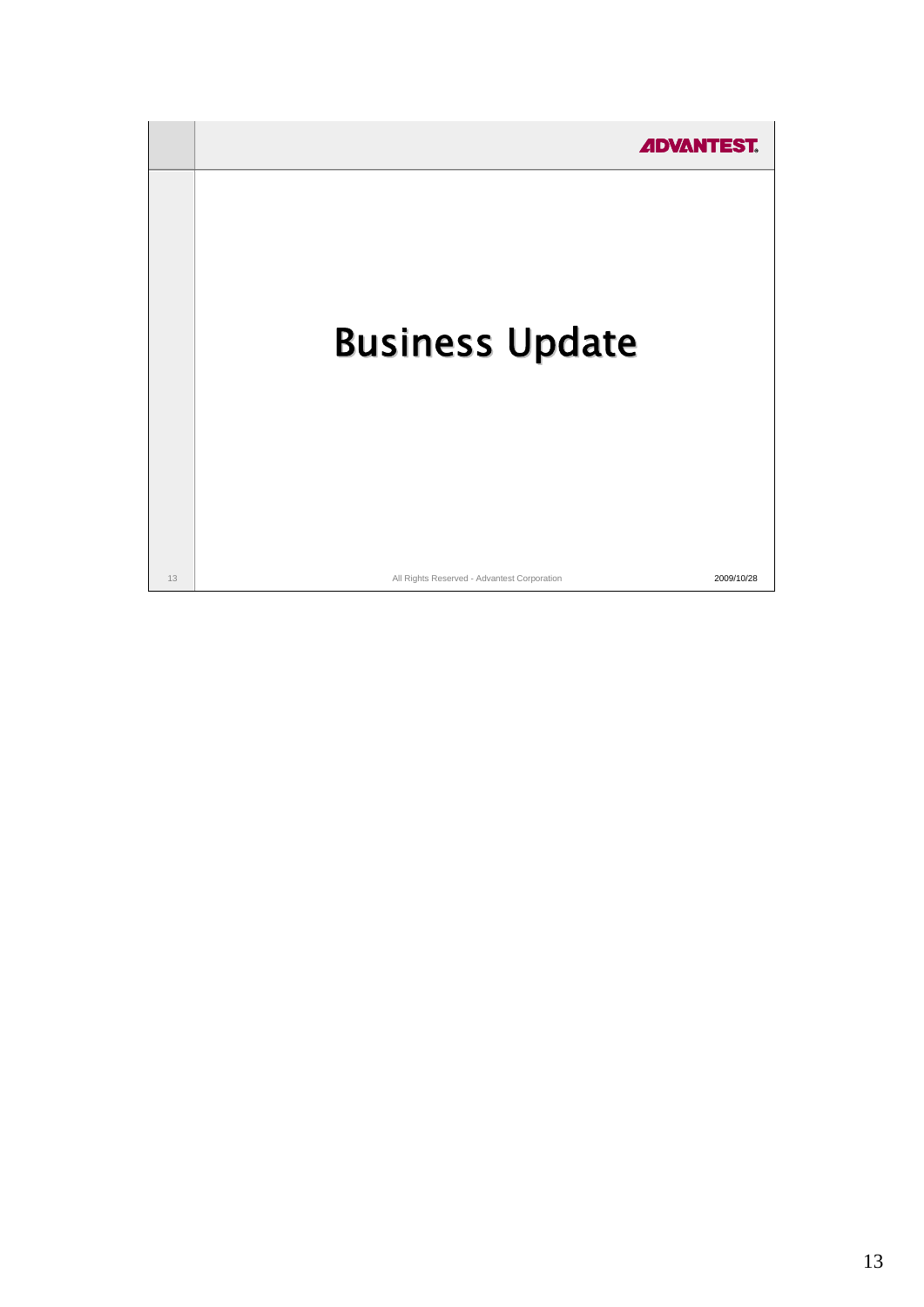

- $\circ$  The outlook for semiconductor capital investment has begun to turn positive.
- Macro-economic and industry-specific indicators

・GDP growth

The IMF announced on October 1st that it nowforecasts global GDP growth (blue line on the graph) of 3.1% in 2010 and 4.2% in 2011.

・ Semiconductor CapEx

Semiconductor capital investment trends correlate closely with global GDP growth (red line on the graph), presaging greater demand for testers.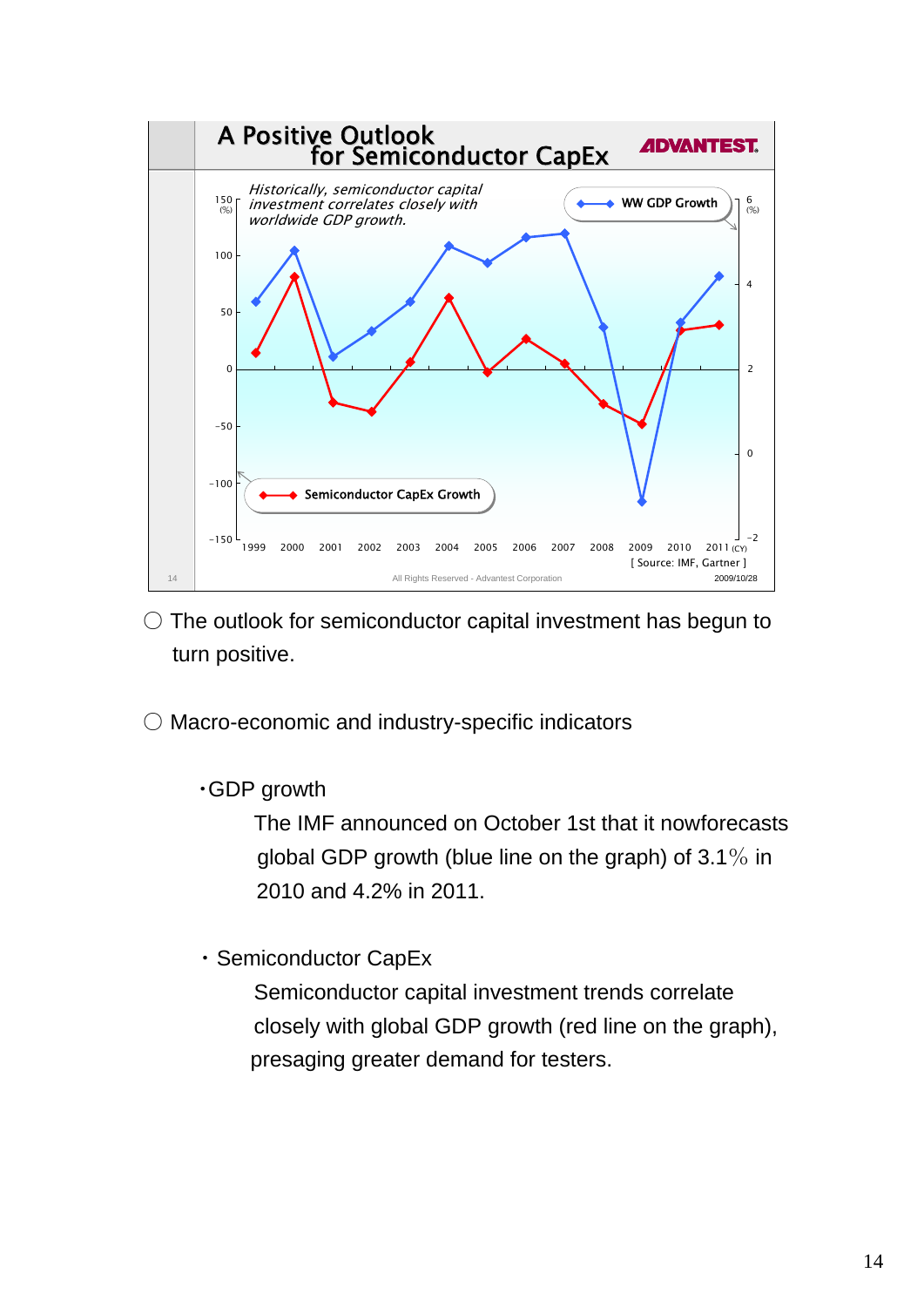

- Advantest's forecast for the semiconductor tester market in  $2010 - 2011$ .
	- ・The global tester market is forecast to shrink to US\$1.4 billion in 2009, even lower than initial estimates. Semiconductor manufacturers are seeing improved utilization rates, fueled by emerging market demand for consumer electronics, among other factors. However manufacturers remain cautious and are deferring capital investment.
	- ・The recovery is expected to commence in 2010. By 2011, the global tester market is forecast to expand to approximately US\$3.2 billion, slightly overtaking 2008 levels.
		- ①Enterprise demand for PCs is expected to grow. As companies' earnings recover, they are expected to resume investment in IT.
		- ②Consumer demand for semiconductor end products is expected to grow, stimulated by the spread of new applications such as hybrid cars, televisions with LED displays, mobile internet devices, smartphones, PCs with new operating systems, and other consumer electronics.
		- ③Advantest foresees greater investment in testers as chipmakers expand production and invest in process miniaturization.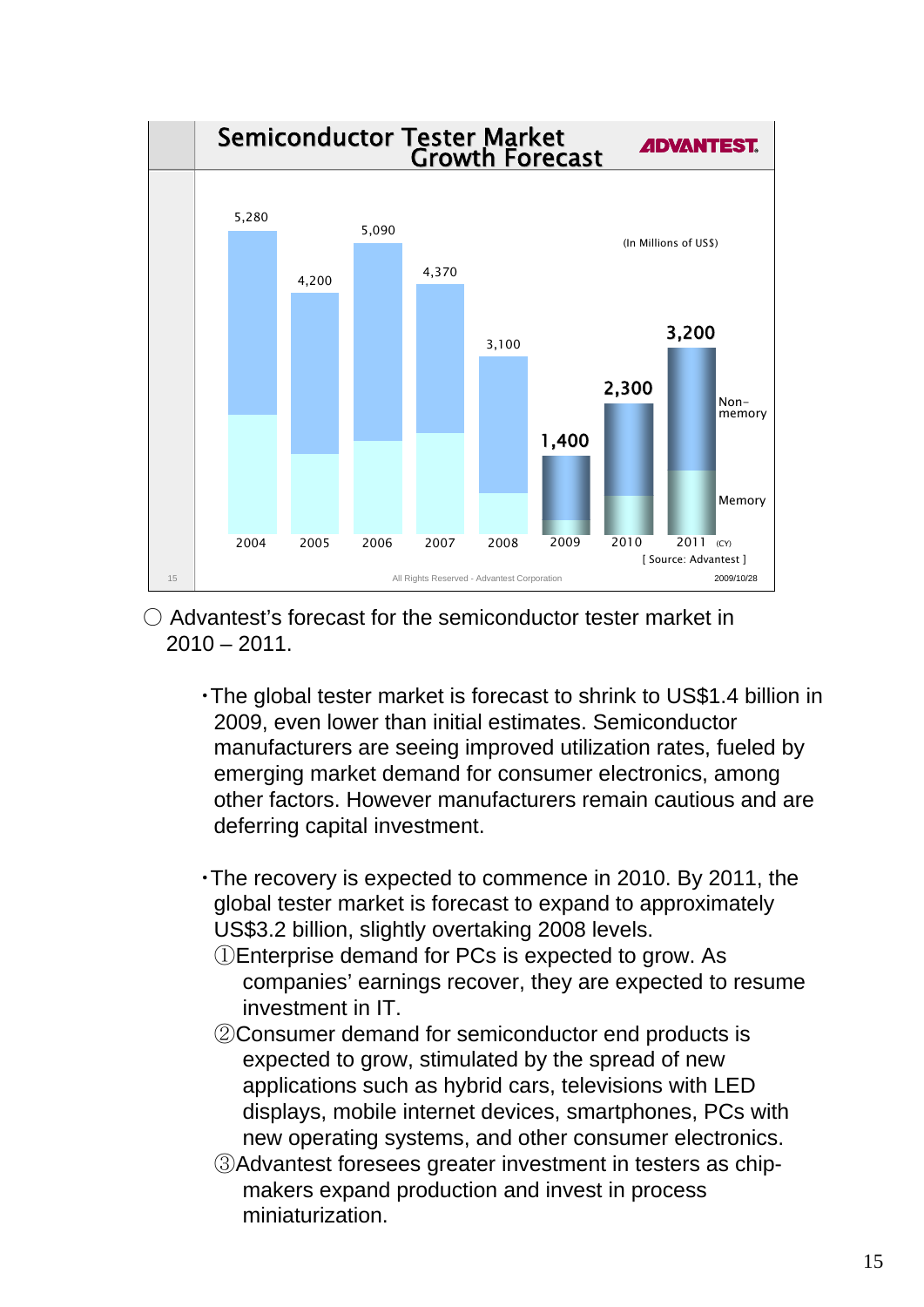

 $\bigcirc$  As a central element of our sales growth strategy, Advantest is focusing on the non-memory tester market.

 $\bigcirc$  The non-memory tester market:

- ・More stable and larger than the memory tester market
- ・Advantest aims to secure a 30% share of this market.

 $\circ$  In April 2009, Advantest launched a new sales structure

- ・Our new "matrix management" structure enables faster response to the needs of customers whose partnerships span the globe, as in the case of fabless and foundry companies, by combining the advantages of regional- and customer-based accounts.
- ・The new sales structure has already begun to deliver business wins.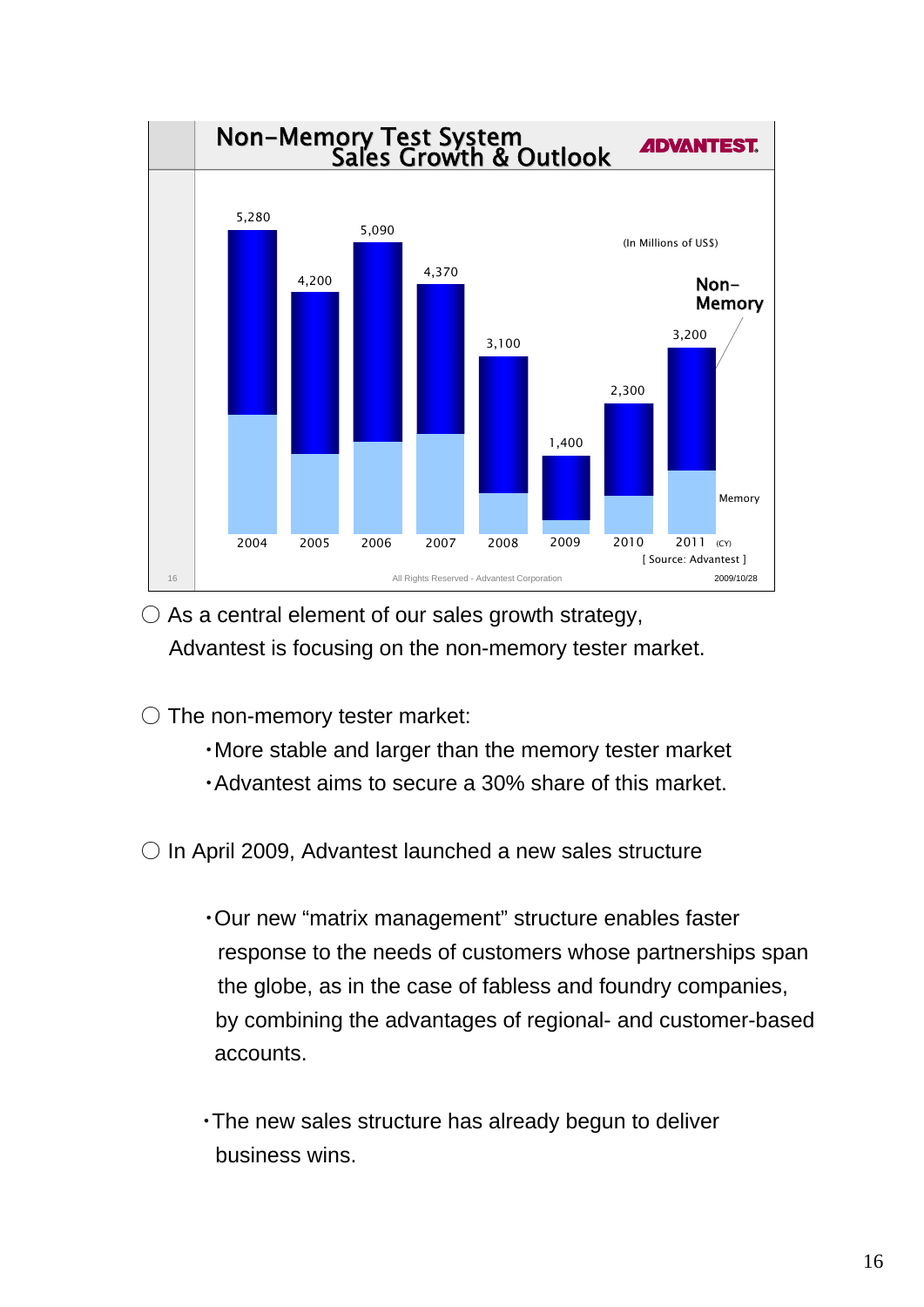

- $\circ$  Advantest is aggressively expanding the lineup of modules for our key platform, the T2000.
	- ・We have already delivered test solutions for diverse nonmemory devices including MPU, MCU, SoC, and RFIC devices.
	- ・Advantest is adding further depth to the T2000 module lineup, including modules for automotive and CMOS sensor test that expand the capacities of the platform.
	- ・Advantest specializes in the precision mounting technology that is necessary to build high-pin-count modules. Higher pin counts increase the number of devices that can be tested at once, improving throughput and further boosting the competitiveness of Advantest's solutions.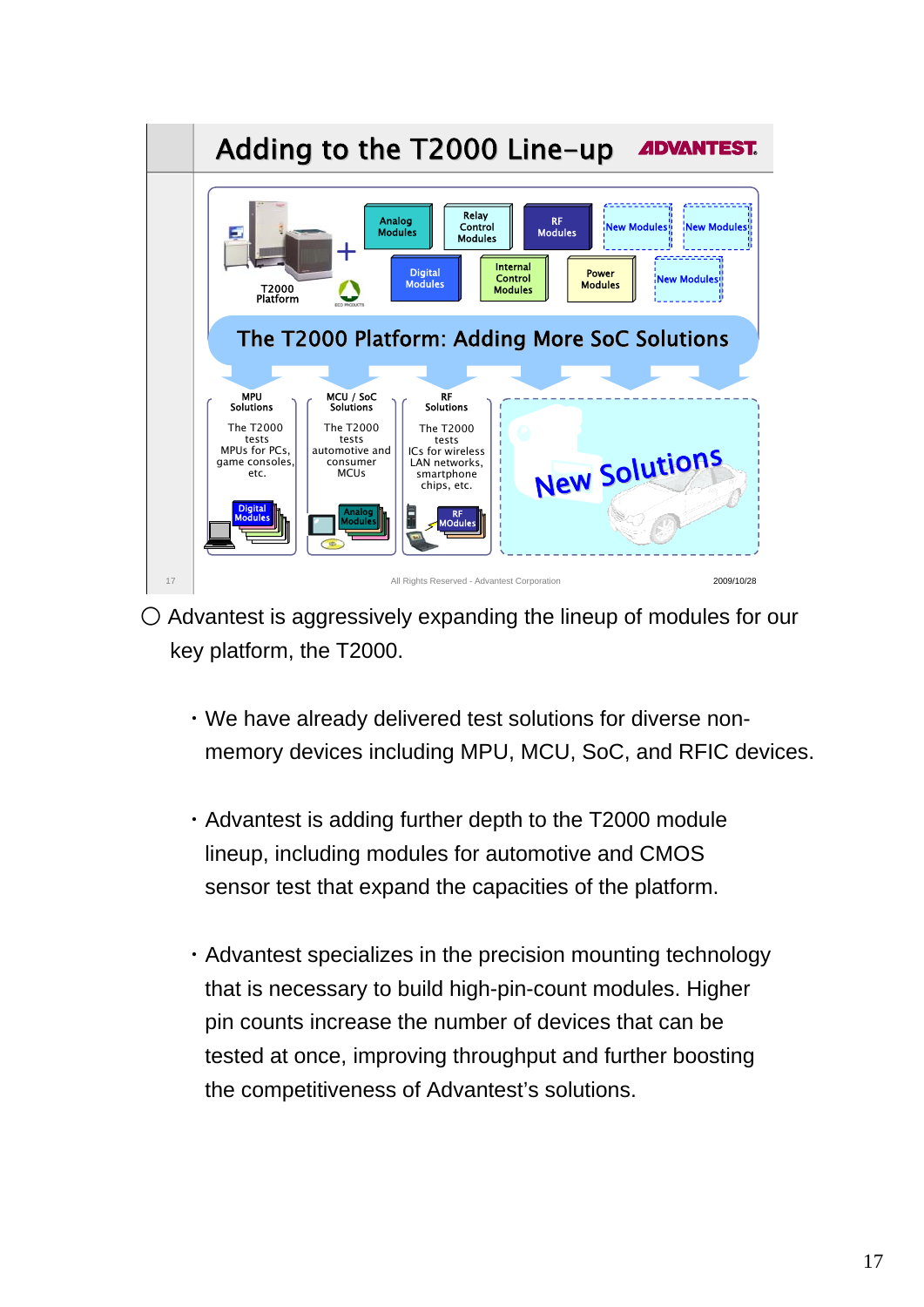

- $\circ$  The T2000's diverse lineup of configurations and high costperformance have more than doubled the size of its customer base in the past two years. We expect an increasing number of users to choose the T2000 in future.
- $\circlearrowright$  Additionally, Advantest expects to see increasing demand for LCD driver IC testers.
	- ・LCD driver IC demand is expected to grow as a result of factors including the widespread adoption of televisions with LED displays, PCs with new operating systems and touch screens, and sales of LCD TVs in emerging markets.
	- ・The T6373, boasting the industry's highest throughput, has already been launched, and is expected to sell well.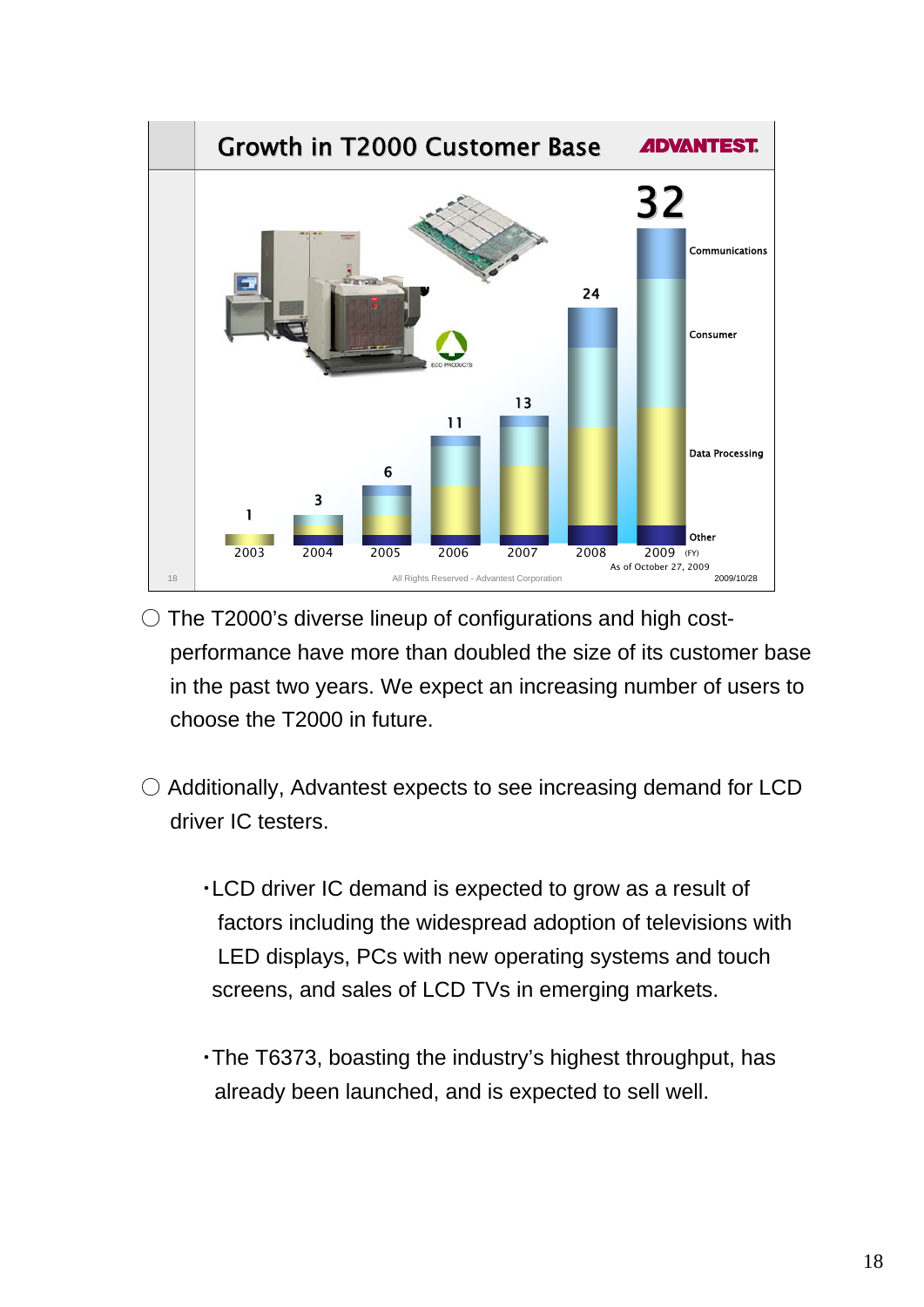

 $\bigcirc$  In the memory tester market, Advantest aims for a market share greater than 70%.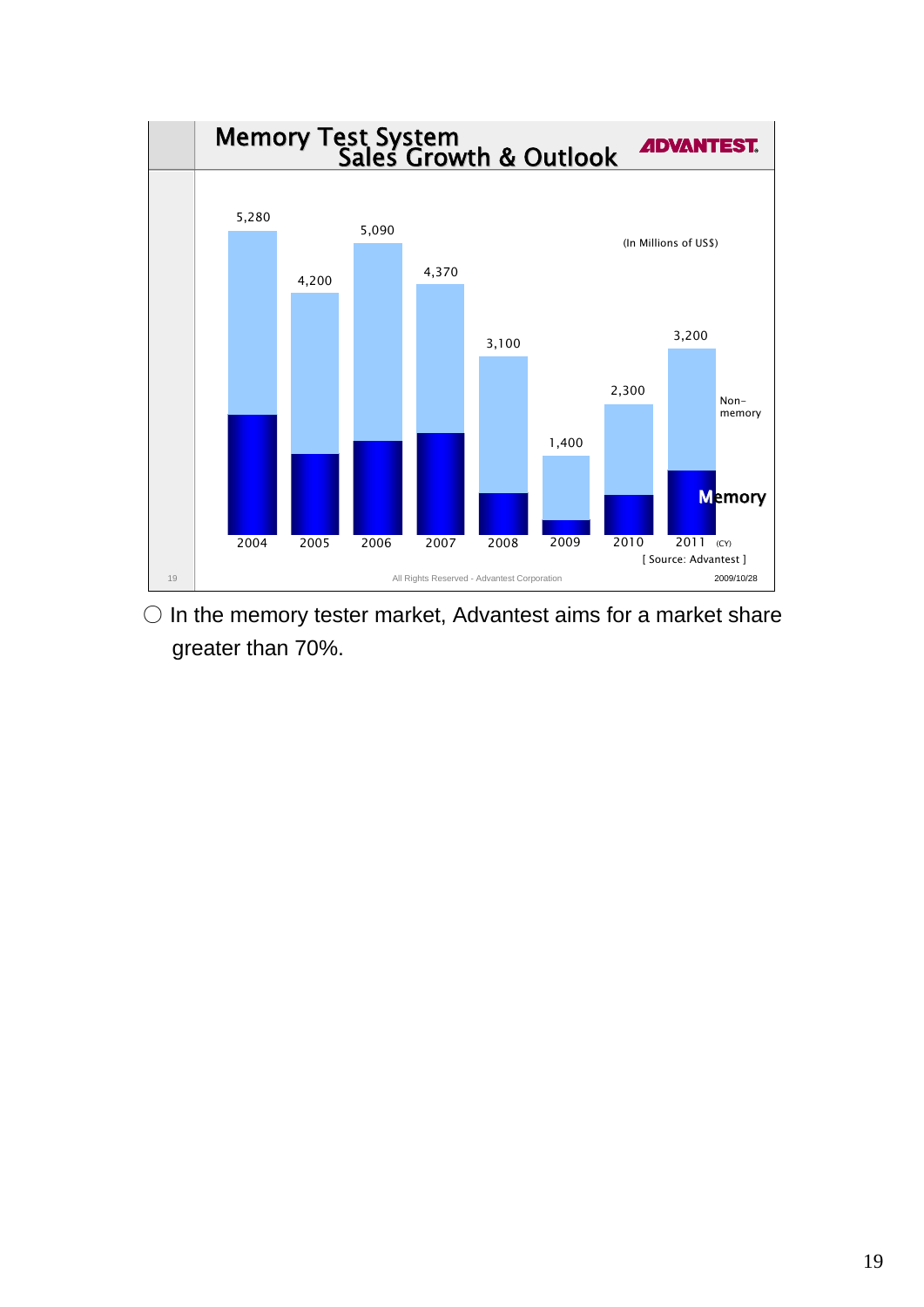

- $\circ$  In DRAM applications, PCs running DDR3 memory are expected to enjoy increasing demand.
	- ・More PCs are being built with MPUs that only support DDR3 memory
	- ・With the widespread adoption of notebooks and mobile internet devices, more and more of these products are using low-power DDR3 memory
	- ・In the first half of 2010, shipments of DDR3 are expected to account for half of all DRAM shipments
- $\circ$  The only available high-speed DDR3 tester for volume production that can support data transfer rates of more than 1.3 Gbps – a speed expected to become mainstream – is Advantest's T5503.
- $\circ$  Advantest's T5385 for DDR3 front-end test, with an industry-best parallel test capacity of 768 devices, is poised to take advantage of renewed investment in 2010.
- $\circ$  Advantest aims to maintain and expand its share of the DDR3 tester market.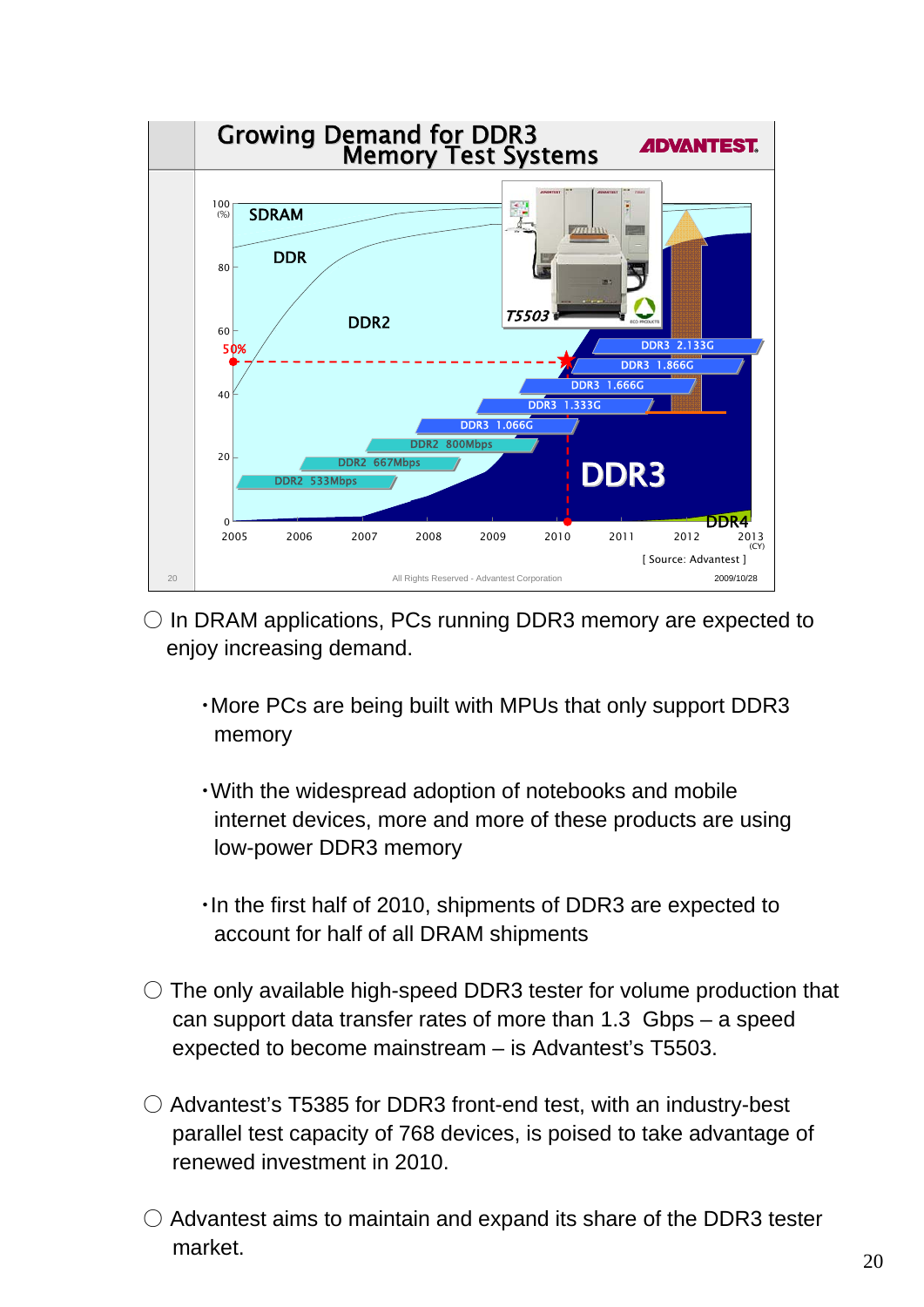

 $\circlearrowright$  In the flash memory test market, Advantest is planning to launch a new concept tester, currently in development, and new products that offer even higher throughput.

\*\*\*\*\*\*\*\*\*\*\*\*\*\*

 $\bigcirc$  In addition to our tester mainframes,

- ・Advantest plans near-future additions to our lineup of device interfaces and other consumables, including probe cards boasting proprietary technology.
- ・Advantest is also expanding lease and rental schemes, in addition to direct sales.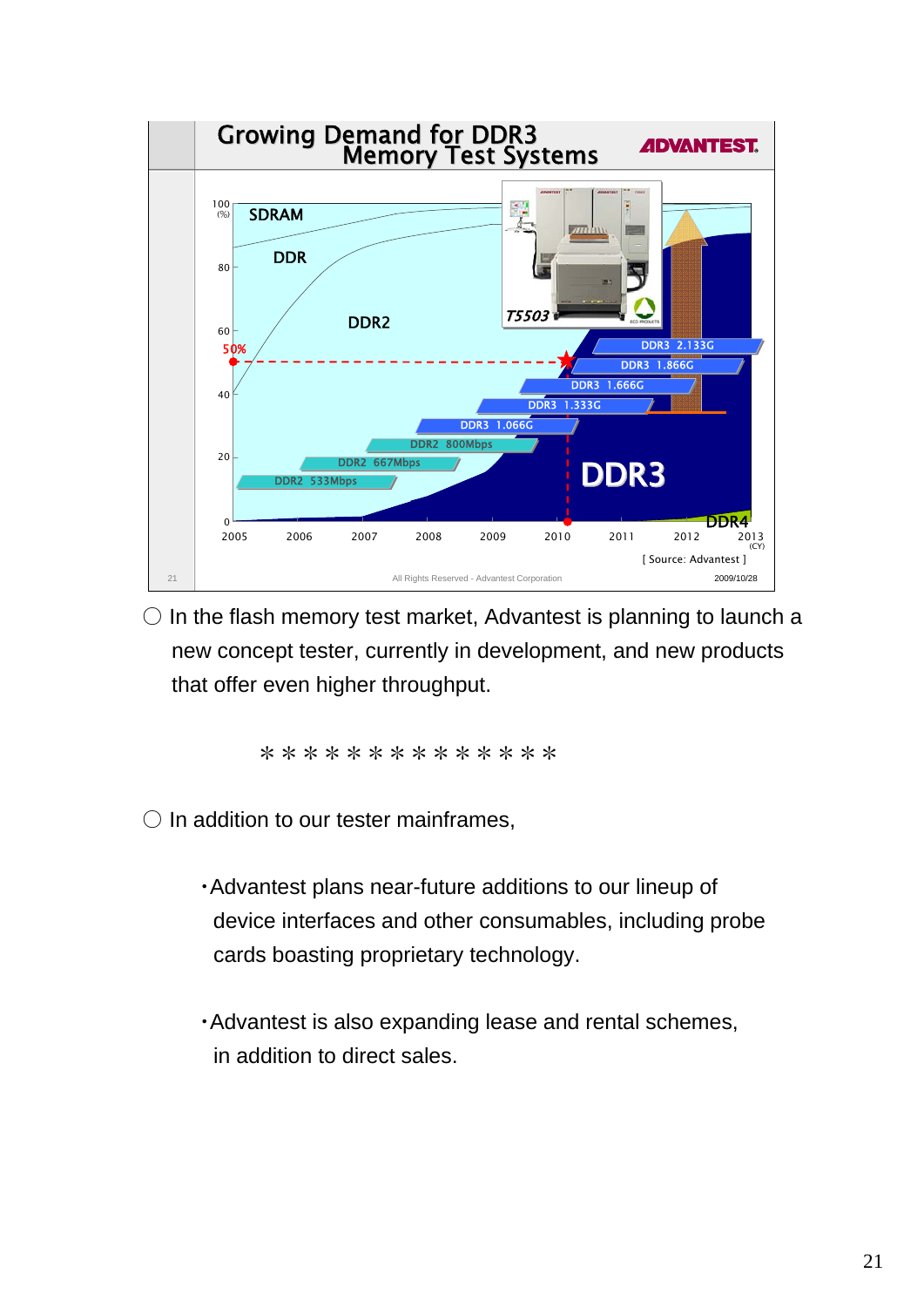

- $\circ$  In addition to expanding sales, Advantest is implementing measures to ensure stable growth in future.
- Improved Profitability
	- ・Productivity enhancement & procurement optimization
	- ・Development of highly competitive products
	- ・Continuation of administrative spending restrictions in line with the lower-cost business structure announced in 2008
- Business Diversification
	- ・Multiple projects are presently under development, following the launch of our Terahertz 3D Imaging System.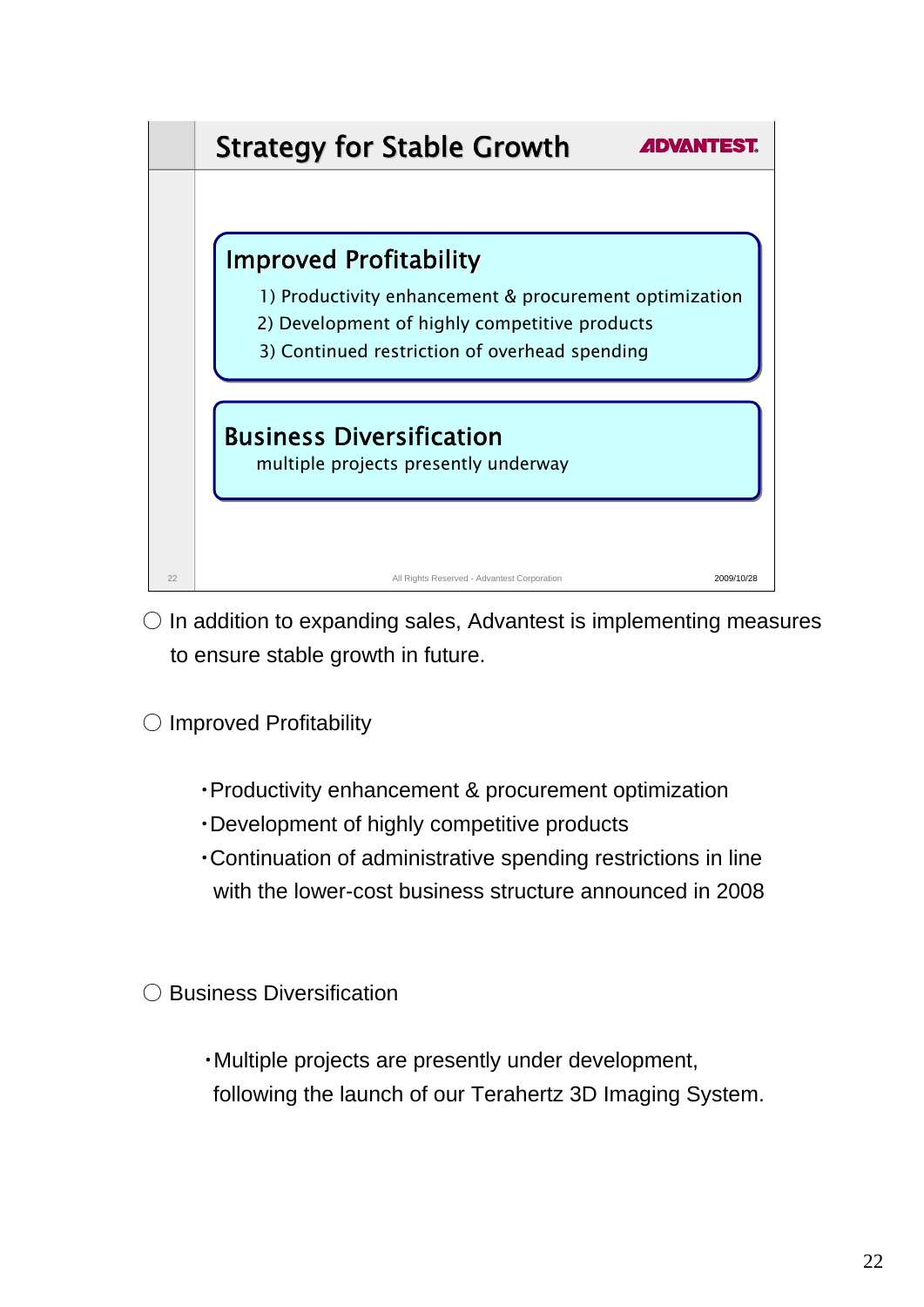

- $\circ$  On July 1<sup>st</sup>, Advantest launched a new corporate initiative to promote the business activities described above.
	- ・With the "7S" principles as keywords, employees are encouraged to take their jobs one day at a time, while retaining a medium-term outlook. Since the launch of the initiative 430 activities have been registered.
- $\bigcirc$  Advantest aims to use this initiative to return to profitability in the near future.